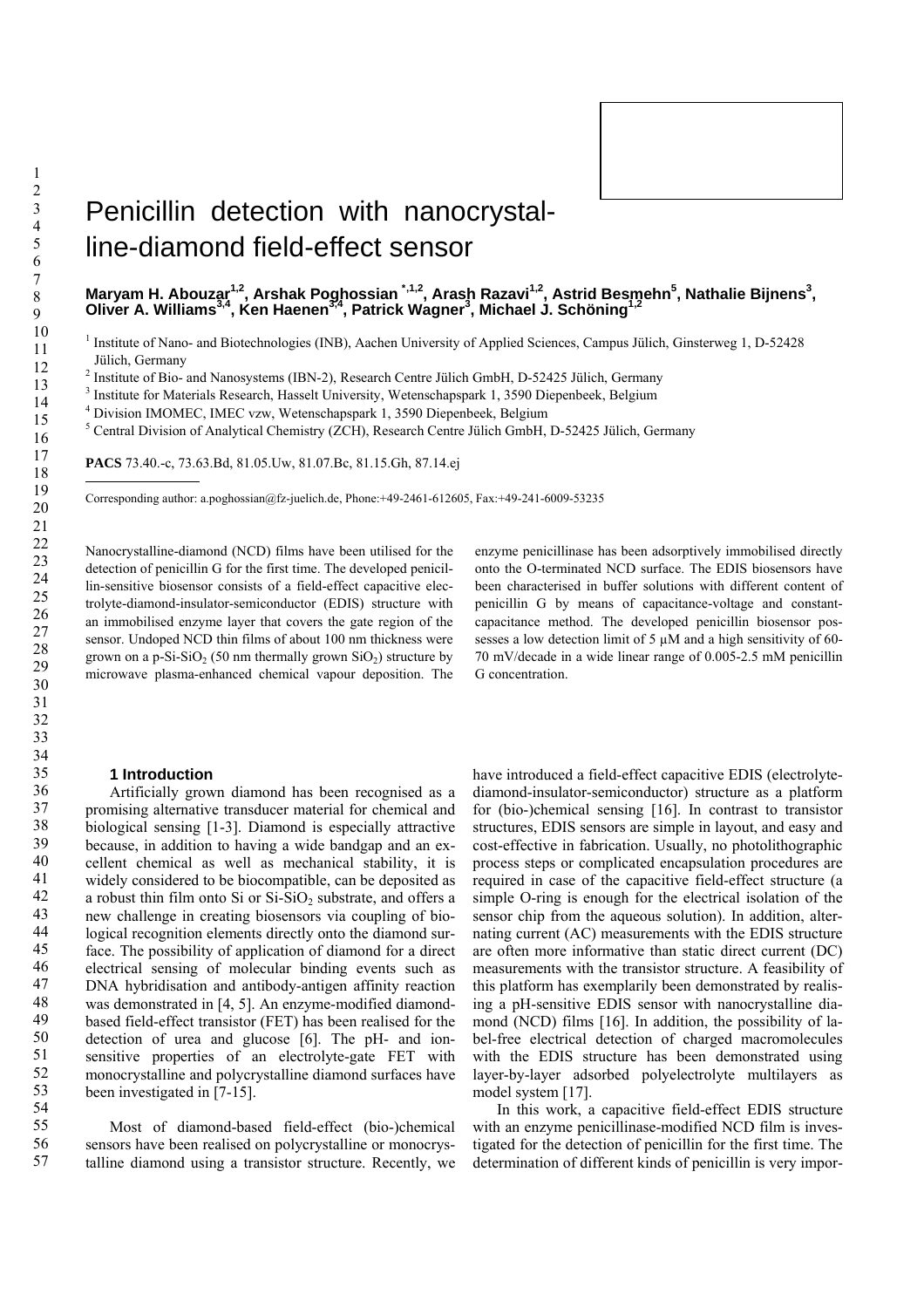tant in medicine, pharmaceutical production, environmental monitoring, process control in fermentation broths and food industry. At present, many Si-based enzyme biosensors have been developed for the detection of penicillin G, mainly for the analysis of fermentation broths (see, e.g. [18, 19] and literature there), where it requires the determination of relatively high concentrations of penicillin. However, for many fields of application (e.g., drug controlanalysis of antibiotic tablets, capsules and injectables, food control) (bio-)chemical microsensors for the detection of small amounts of penicillin are needed [20, 21]. For instance, benzyl penicillin or penicillin G is frequently used as antibiotic in veterinary practice for prevention and treatment of bacteria infection [22]. This may lead to a notdesired presence of penicillin residues in food (milk, meat, etc.) obtained from medicated animal, and a small quantity of this compound might be responsible for allergic reactions in human beings.

## **2 Experimental**

## **2.1 Functioning principle of a penicillin-sensitive EDIS biosensor**

The structure and operation principle of the penicillin biosensor is shown in Fig. 1. The developed penicillin biosensor consists of a pH-sensitive field-effect p-Si-SiO<sub>2</sub>-NCD structure with immobilised ß-lactamase (penicillinase).



**Figure 1** Structure and operation principle of the penicillin biosensor based on a field-effect EDIS structure with penicillinasemodified O-terminated nanocrystalline diamond.

The operation principle of the penicillin biosensor is as follows [18-21]: The pH-sensitive transducer material (here: O-terminated NCD) detects variations in the  $H^+$ -ion concentration resulting from the catalysed hydrolysis of penicillin by the enzyme penicillinase according to reaction (1):

penicillinase  
penicillin + H<sub>2</sub>O 
$$
\rightarrow
$$
 penicilloicacid + H<sup>+</sup> (1)

A resulting local pH decrease near the surface of the O-terminated NCD layer leads to a change in the NCD surface charge and thus, modulates the space-charge capacitance in the Si and consequently, the flatband voltage and capacitance of the EDIS structure.

## **2.2 Preparation and physical characterisation of NCD films**

Undoped NCD thin films of about 100 nm thickness were grown on a p-Si-SiO<sub>2</sub> ( $\rho$ =1-10 Ωcm, 50 nm thermally grown  $SiO<sub>2</sub>$ ) structure by microwave (2.45 GHz) plasmaenhanced chemical vapour deposition from a mixture of methane  $(CH_4)$  and hydrogen  $(H_2)$  in an ASTeX 6500 reactor. Prior to growth, the  $SiO<sub>2</sub>$  surface was seeded with a monodisperse colloid of nanocrystalline diamond particles in water with an ultrasonic bath. The gas flow rate, gas pressure, microwave power, substrate temperature and growth time were 485 sccm  $H_2$ , 15 sccm  $CH_4$ , 22 Torr, 3000 W, 490 °C, and 240 min, respectively. An Al film was deposited on the rear side of the Si chip as a contact layer. The chip size of the EDIS sensors has been 10 mm x 10 mm. For the process details of preparation of NCD films, see [23, 24].

The NCD films have been characterised by ellipsometry, scanning (SEM) and transmission (TEM) electron microscopy, and X-ray photoelectron spectroscopy (XPS) methods. The SEM and TEM micrographs in Fig. 2 demonstrate an example of the morphology of a 100 nm thick NCD film and cross-section of the layer structure, respectively. As can be seen, the film comprises randomly oriented fine grains and is totally closed. There are no pinholes visible in the film. The average grain size of the 100 nm thick NCD film, as determined by the SEM image, was around 100 nm.

Typically, as-prepared NCD surfaces are H-terminated. To obtain an O-terminated NCD surface with insulating properties, it was treated in an oxidising boiling mixture of  $H_2SO_4$  and  $KNO_3$  at 300 °C for about 45 min. In order to establish the relative coverage of the surface functional groups generated by the oxidation of NCD surfaces, XPS analysis was carried out. The results of XPS analysis have shown that the O1s/C1s atomic concentration ratio for the O-terminated NCD films is about 12 at. %, as calculated by dividing the relevant peak areas in the recorded spectra by appropriate bulk atomic sensitivity factors. These values are comparable to those that have been reported in [16, 25].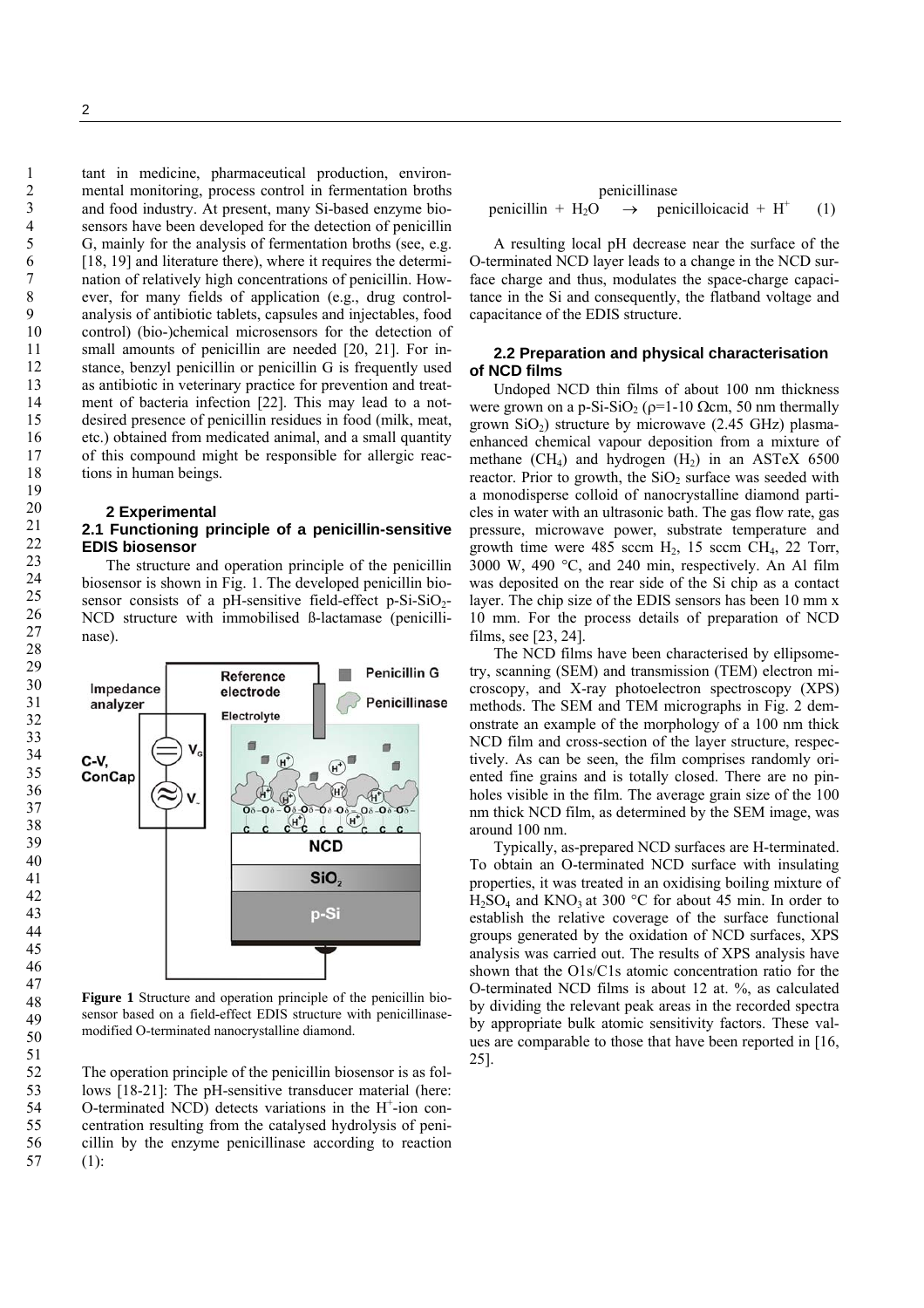

**Figure 2** SEM (a) and TEM (b) picture of the surface morphology of a 100 nm thick NCD film and cross-section of layer structure, respectively.

### **2.3 Enzyme immobilisation**

The characteristics of enzyme biosensors based on a pH-sensitive field-effect structure depend on the type of pH-sensitive transducer material used, on the pH and capacity of the buffer solution, on the thickness of the enzyme membrane and finally, on the enzyme immobilisation method. The most frequently used immobilisation techniques are enzyme entrapment and cross-linking methods (see, e.g., recent reviews [18,19] and literature there). In this study, we have examined the performance of the EDIS biosensor with adsorptively immobilised penicillinase (EC 3.5.2.6., *Bacillus cereus* from Sigma, specific activity: 1650 units/mg protein) directly onto the Oterminated NCD film. The main advantages of the adsorptive immobilisation technique are its simplicity and cheapness without any loss of the enzyme activity and the possibility of subsequent enzyme (sensor) regeneration, i.e. the possibility of a repeated enzyme immobilisation in the case of washing out of the loosely attached enzyme molecules from the sensor surface during storage, measurement and rinsing steps [18, 20, 21].

The enzyme solution was prepared by dissolving the enzyme penicillinase in a 200 mM TEA buffer, pH 8. 10 µl enzyme solution per sensor was pipetted onto the samples, incubated at room temperature for about 1 h and dried in  $N_2$  atmosphere. Finally, the sensors were rinsed in Titrisol buffer pH 7. Before their first use, the penicillin sensors were incubated in working buffer for a least 1 h to let the enzyme membrane equilibrate. When not in use, the sensors were stored in Titrisol buffer, pH 7, at 4 °C.

### **2.4 Measurement set-up**

The EDIS biosensors have been characterised in buffer solutions with different content of penicillin G by means of capacitance-voltage (*C-V*) and constant-capacitance (Con-Cap) method using an impedance analyzer (Zahner Elektrik) (see measurement set-up in Fig. 1). For operation, a DC polarisation voltage is applied via the reference electrode (conventional Ag/AgCl electrode, Metrohm) to set the working point of the EDIS sensor, and a small AC voltage (20 mV) is applied to the system in order to measure the capacitance of the sensor. All potential values are referred to the Ag/AgCl electrode.

For the measurements, the EDIS sensor was mounted into a home-made measuring cell, sealed by an O-ring and contacted on its front side by the electrolyte and a reference electrode, and on its rear side by a gold-plated pin. The side walls and backside contact of the EDIS sensor chip were protected from the electrolyte solution by means of an O-ring, thereby circumventing the need for a complex encapsulation processes. The contact area of the EDIS sensor with the solution was about  $0.5 \text{ cm}^2$ . The measurements have been performed in a dark Faraday cage at room temperature. For the measuring procedure, about 1 ml of the working buffer or particular penicillin solution was applied to the EDIS gate surface, and the sensor output signal was recorded for about 3-5 min. After each measurement, the EDIS gate region was rinsed with distilled water or buffer solution.

The penicillin solutions were prepared by dissolving penicillin G (benzyl penicillin, 1695 units/mg, Sigma) in the working buffer. As a working buffer, a 0.5 mM polymix multi-component buffer solution containing 100 mM KCl as an ionic strength adjuster or 0.5 mM phosphate buffer (pH 8), respectively, was used. The pH of the polymix buffer was adjusted to pH 8 by titration with NaOH solution.

# **3 Results and discussion 3.3 pH-sensitivity of O-terminated NCD films**

Before characterisating the penicillin biosensor, the pH sensitivity of an O-terminated NCD film has been proven. Figure 3 exemplarily demonstrates a typical dynamic Con-Cap response of an EDIS structure with a 100 nm thick Oterminated NCD film recorded in Titrisol buffer with different pH values. The EDIS sensors show an average pH sensitivity of 40-45 mV/pH in the range of pH 4 to pH 10. A mechanism of the pH sensitivity of O-terminated NCD surfaces has been discussed in [9, 16] by using the wellknown site-binding model (see, e.g. [18]). Similar to the oxide/electrolyte interface, the presence of hydroxyl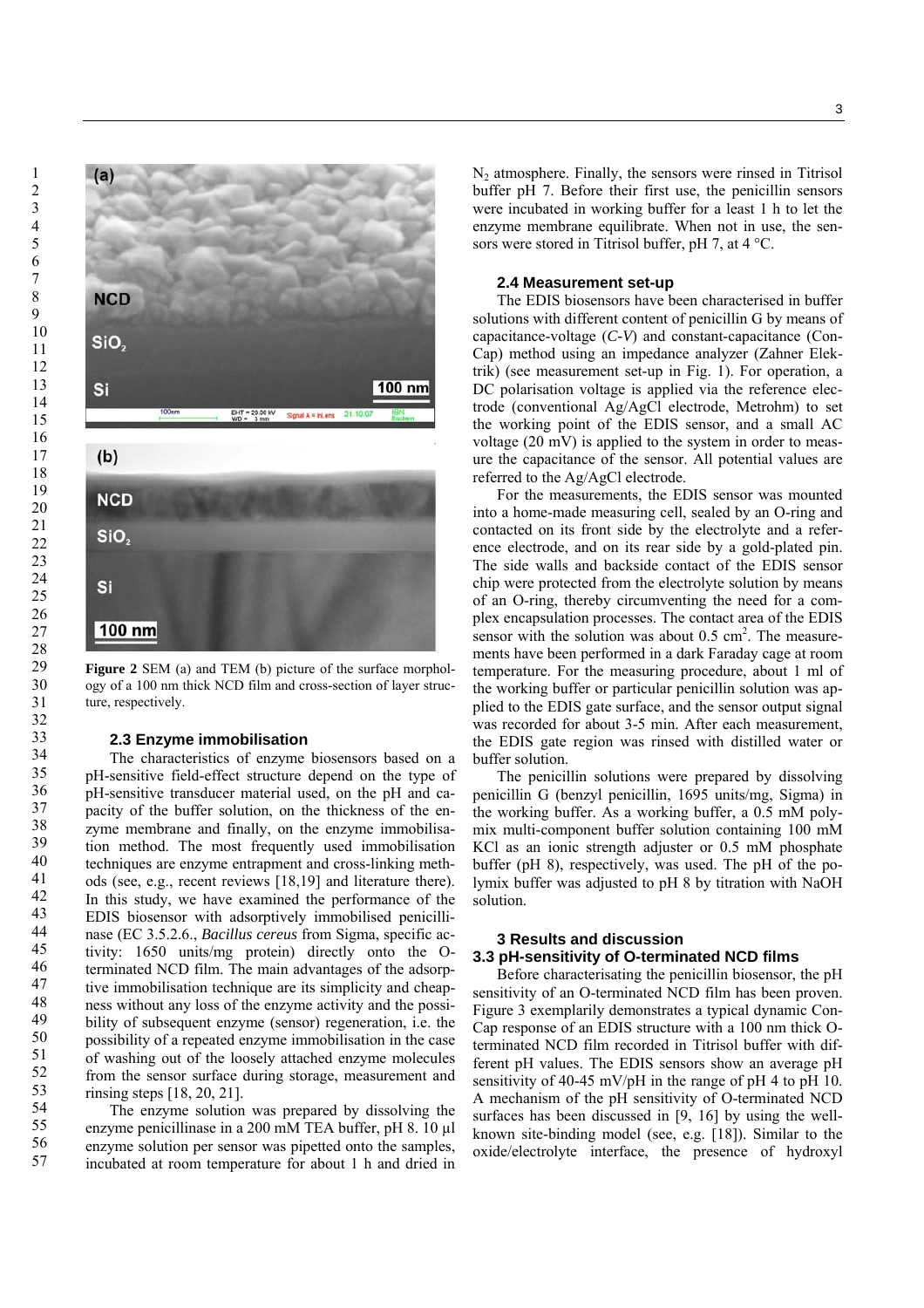groups at the oxidised NCD surface can result in pHdependent changes of the surface charge, thus, modulating the space-charge capacitance in the Si and the recorded EDIS sensor signal.



Figure 3 Typical ConCap response of an EDIS structure with Oterminated NCD layer recorded in Titrisol buffers of different pH values from pH 4 to pH 10.

## **3.4 Penicillin detection with O-terminated NCD film**

Figure 4 shows typical *C-V* curves of a penicillinasemodified EDIS sensor (total number of tested sensors n=3) in a working buffer and in penicillin G solutions with concentrations of 0.1, 0.5 and 2.5 mM. With increasing the concentration of penicillin in the solution from 0.1 to 2.5 mM, the *C-V* curves are shifted in the direction of a more negative flat-band voltage  $V_{fb}$ , which results from the increase of the H+ -ion concentration at the sensor surface due to the enzymatic reaction. The flat-band voltage shifts  $\Delta V_{\text{fb}}$ are proportional to the change of the  $H^+$ -ion concentration (ΔpH) at the O-terminated NCD surface. At a penicillin concentration of 0.5 mM,  $\Delta V_{fb}$  was about 70 mV. Considering an average pH sensitivity for O-terminated NCD of 40 mV/pH (see Fig. 3), this voltage shift corresponds to a pH value at the NCD surface of 6.25 (by the pH value of the bulk buffer solution of  $pH_1$ 8), that is a  $\Delta pH_1$  of 1.75.

A typical ConCap response and calibration curve of the freshly prepared penicillin biosensor measured in phosphate buffer solution with different penicillin concentrations is shown in Fig. 5. In contrast to the *C-V* method, the ConCap mode allows to monitor the dynamic characteristics of the EDIS biosensor. In this experiment, the capacitance of the EDIS sensor has been kept at a fixed value within the depletion region of the *C-V* curve using a feedback-control circuit, and the penicillin concentrationdependent potential changes at the electrolyte/NCD interface, which result from the increased  $H^+$ -ion concentration at the O-terminated NCD surface due to the enzymatic reaction were directly recorded for about 3-5 min. With in-

creasing penicillin concentration from 0.025 to 10 mM, the concentration of the  $H^+$  ions resulting from the penicillin hydrolysis is increased, too. As a result, the voltage that is necessary in order to adjust the constant capacitance raises. The recorded sensor output voltage correlates directly with the respective penicillin concentration in the solution.



**Figure 4** Typical *C-V* curves of a penicillinase-modified EDIS sensor in 0.5 mM polymix working buffer, 100 mM KCl, (pH8) and in penicillin G solutions with concentrations of 0.1, 0.5 and 2.5 mM.



**Figure 5** Typical ConCap response (a) and calibration curve (b) of the developed NCD-based penicillin biosensor (buffer: 0.5 mM phosphate buffer, 100 mM KCl, pH 8).

Even after three weeks, the same biosensor shows a clear dependence on the penicillin concentration (see Fig. 6). The developed NCD-based penicillin biosensor possesses a high sensitivity of 60-70 mV/decade in the linear